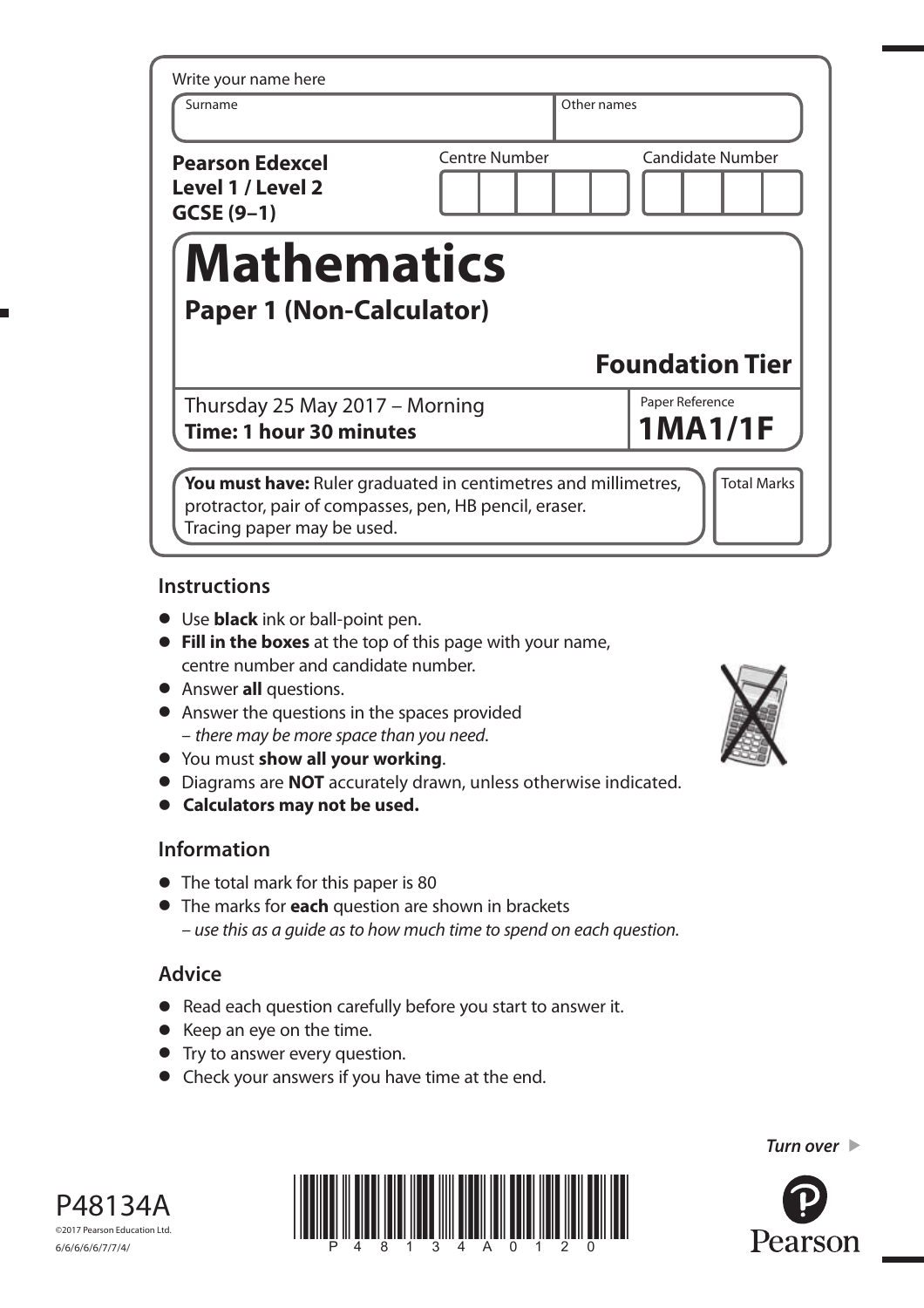DOWNWRITEIN/HEISPIRA

1000 pm

| <b>Answer ALL questions.</b>                            |                                   |  |  |  |  |
|---------------------------------------------------------|-----------------------------------|--|--|--|--|
| Write your answers in the spaces provided.              |                                   |  |  |  |  |
| You must write down all the stages in your working.     |                                   |  |  |  |  |
| Work out the value of<br>2 <sup>4</sup>                 |                                   |  |  |  |  |
|                                                         |                                   |  |  |  |  |
|                                                         |                                   |  |  |  |  |
|                                                         | (Total for Question 1 is 1 mark)  |  |  |  |  |
| Write 7.26451 correct to 3 decimal places.              |                                   |  |  |  |  |
|                                                         |                                   |  |  |  |  |
|                                                         | (Total for Question 2 is 1 mark)  |  |  |  |  |
|                                                         |                                   |  |  |  |  |
| (a) Simplify $7 \times e \times f \times 8$             |                                   |  |  |  |  |
|                                                         |                                   |  |  |  |  |
|                                                         |                                   |  |  |  |  |
|                                                         | (1)                               |  |  |  |  |
| (b) Solve $\frac{x}{2} = 2\frac{1}{2}$<br>5<br>$\angle$ |                                   |  |  |  |  |
|                                                         |                                   |  |  |  |  |
|                                                         |                                   |  |  |  |  |
|                                                         | (1)                               |  |  |  |  |
|                                                         | (Total for Question 3 is 2 marks) |  |  |  |  |
| 4 Write $\frac{4}{5}$ as a percentage.                  |                                   |  |  |  |  |
|                                                         |                                   |  |  |  |  |
|                                                         |                                   |  |  |  |  |
|                                                         |                                   |  |  |  |  |
|                                                         |                                   |  |  |  |  |
|                                                         | (Total for Question 4 is 1 mark)  |  |  |  |  |
| $\overline{\mathbf{2}}$                                 |                                   |  |  |  |  |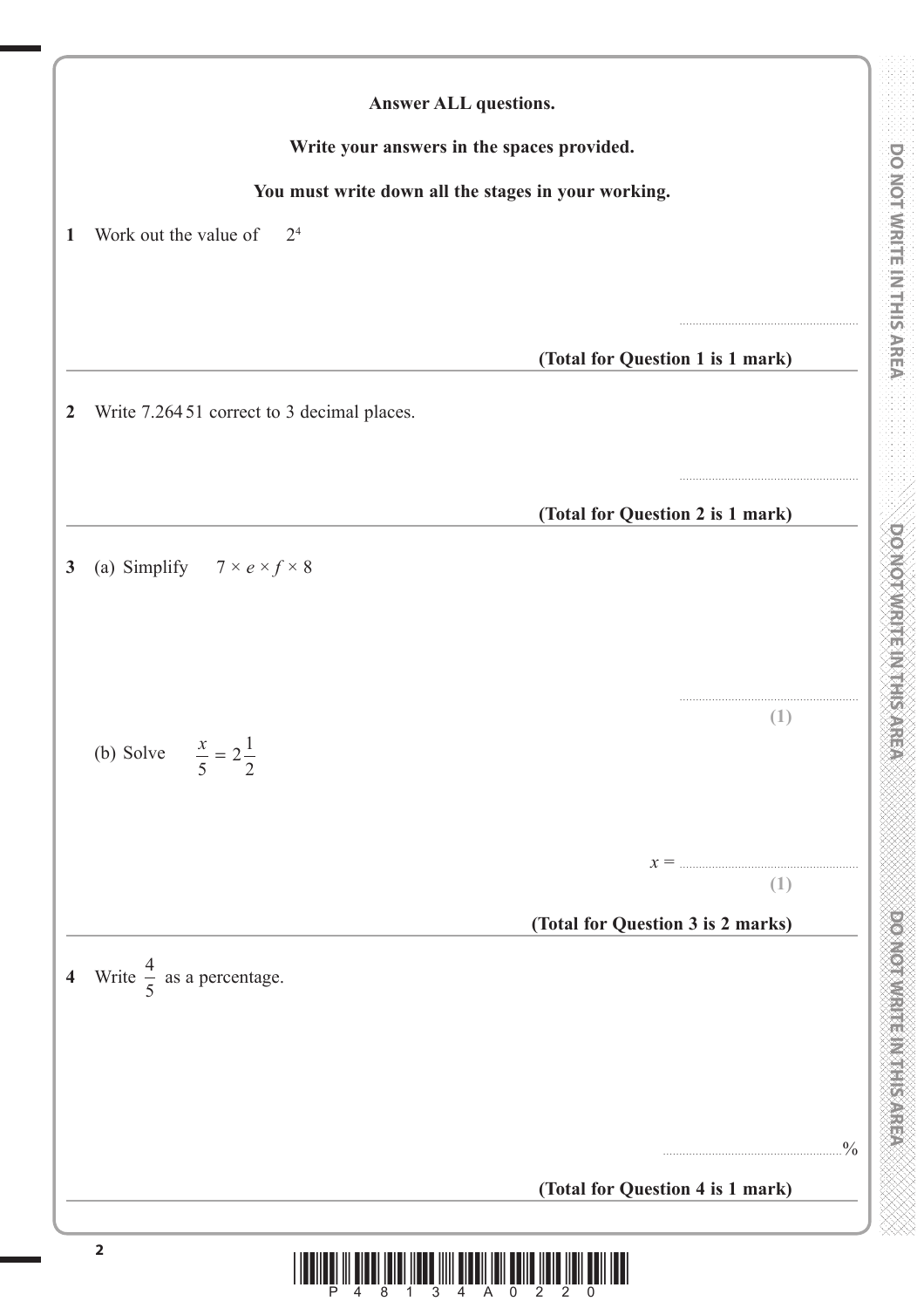**POINCIRES RESINGED** 

**5** Work out 60% of 70

#### **(Total for Question 5 is 2 marks)**

.......................................................

**(1)**

**6** Sammy spins a fair 4-sided spinner.



(i) On the probability scale, mark with a cross  $(\times)$  the probability that the spinner will land on **B**.



(ii) On the probability scale, mark with a cross  $(\times)$  the probability that the spinner will land on **F**.



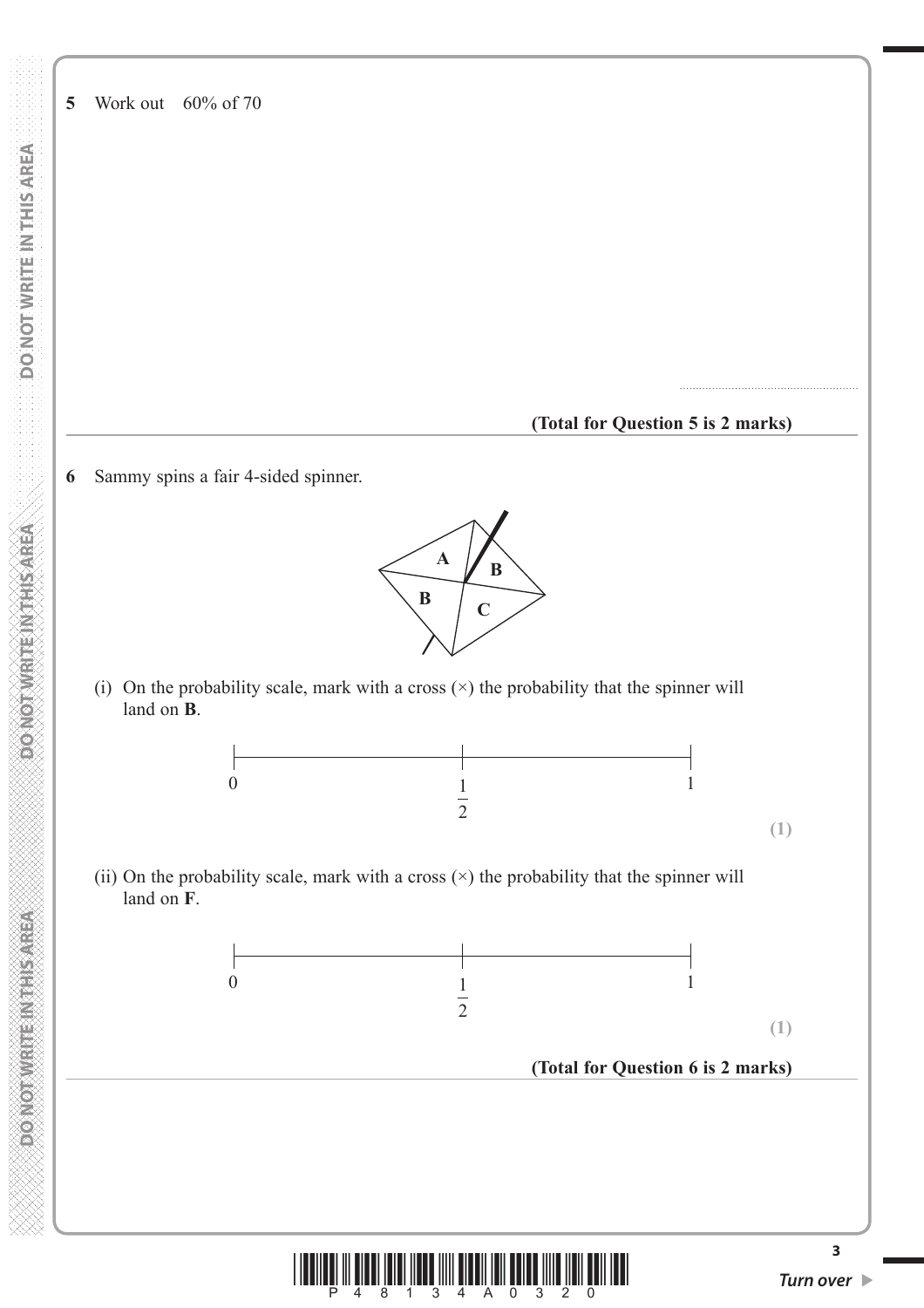|                                                      | 2 packets of bread rolls costing £1.50 for each packet   |                                   |
|------------------------------------------------------|----------------------------------------------------------|-----------------------------------|
| 3 packets of sausages                                | 1 bottle of ketchup costing £1.60                        |                                   |
| Fahima pays with a £10 note.<br>She gets 30p change. |                                                          |                                   |
|                                                      | Fahima works out that one packet of sausages costs £2.30 |                                   |
| Is Fahima right?                                     | You must show how you get your answer.                   |                                   |
|                                                      |                                                          |                                   |
| $rac{5}{8} \times \frac{3}{4}$<br>(a) Work out<br>8  |                                                          | (Total for Question 7 is 3 marks) |
| $rac{2}{3} - \frac{1}{4}$<br>(b) Work out            |                                                          | (1)                               |
|                                                      |                                                          | (2)                               |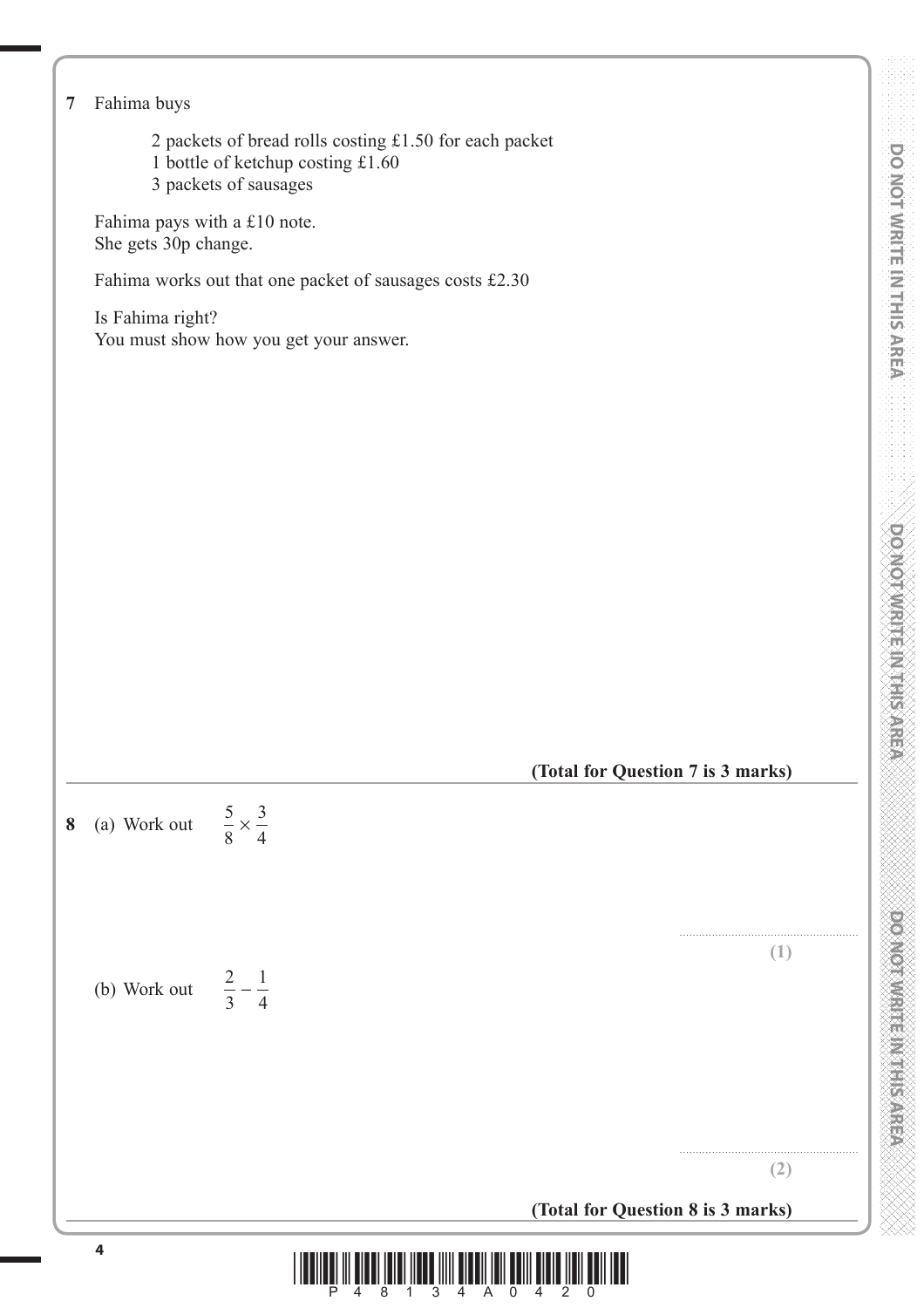**9** Sean works for a company. His normal rate of pay is £12 per hour.

 When Sean works more than 8 hours a day, he is paid overtime for each hour he works more than 8 hours.

Sean's rate of overtime pay per hour is  $1\frac{1}{1}$  $\frac{1}{4}$  times his normal rate of pay per hour.

On Monday Sean worked for 10 hours.

Work out the total amount of money Sean earned on Monday.

£.......................................................

## **(Total for Question 9 is 4 marks)**

**10** A farmer has 20 boxes of eggs. There are 6 eggs in each box.

> Write, as a ratio, the number of eggs in two boxes to the total number of eggs. Give your answer in its simplest form.

> > **(Total for Question 10 is 2 marks)**



.......................................................

**5**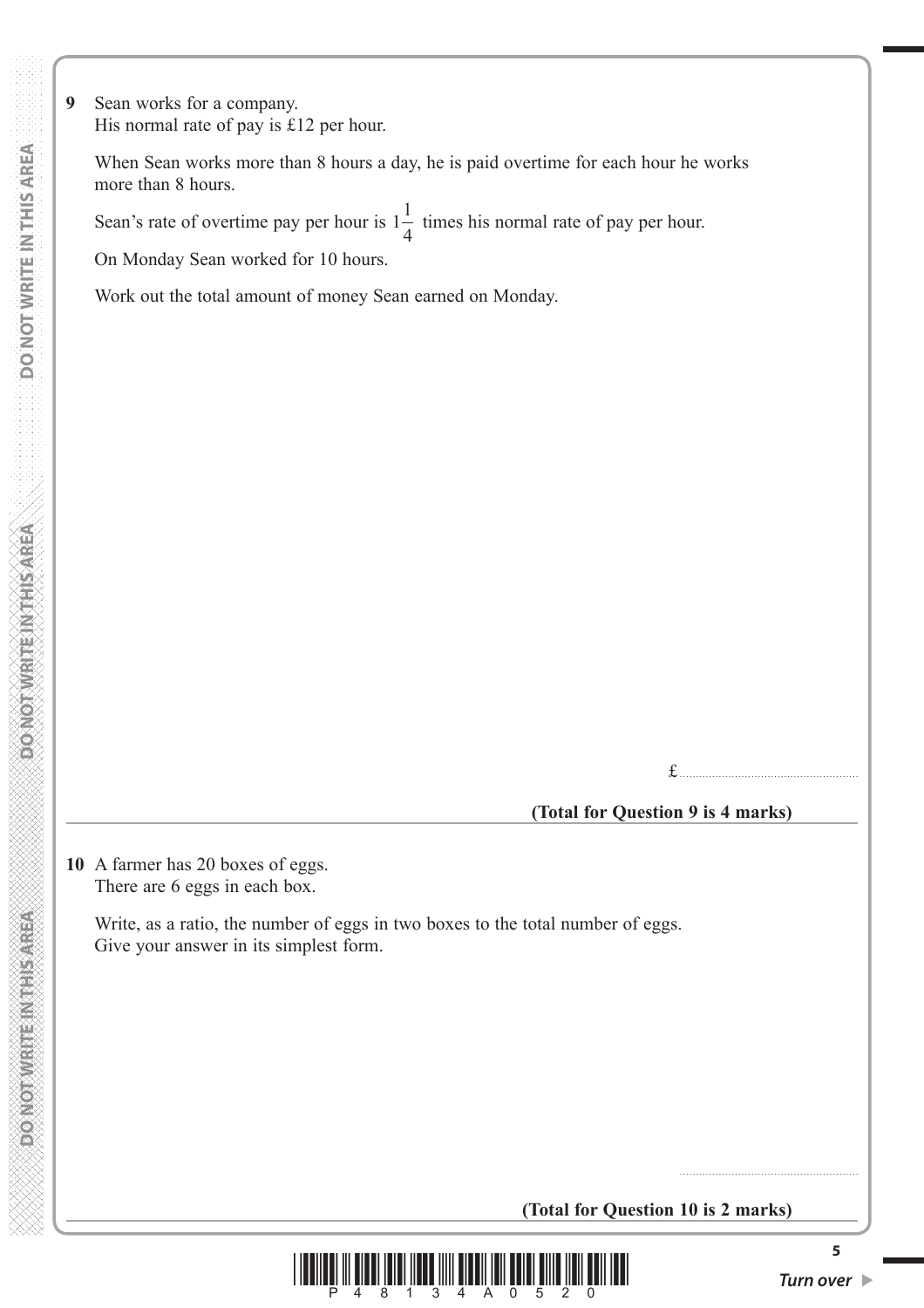| 11 A sequence of patterns is made from circular tiles             |                                                                                  | and square tiles                   |
|-------------------------------------------------------------------|----------------------------------------------------------------------------------|------------------------------------|
| Here are the first three patterns in the sequence.                |                                                                                  |                                    |
| pattern number 1                                                  | pattern number 2                                                                 | pattern number 3                   |
| (a) How many square tiles are needed to make pattern number 6?    |                                                                                  |                                    |
|                                                                   |                                                                                  |                                    |
|                                                                   |                                                                                  | (2)                                |
| (b) How many circular tiles are needed to make pattern number 20? |                                                                                  |                                    |
| Derek says,                                                       |                                                                                  | (2)                                |
| the pattern."                                                     | "When the pattern number is odd, an odd number of square tiles is needed to make |                                    |
| (c) Is Derek right?<br>You must give reasons for your answer.     |                                                                                  |                                    |
|                                                                   |                                                                                  |                                    |
|                                                                   |                                                                                  |                                    |
|                                                                   |                                                                                  |                                    |
|                                                                   |                                                                                  | (2)                                |
|                                                                   |                                                                                  | (Total for Question 11 is 6 marks) |
| 6                                                                 | <u> I II DILLIN DILLIN METRIMI DILLIN DILLIN DILLIN DILLIN DILL</u>              |                                    |

1000 pm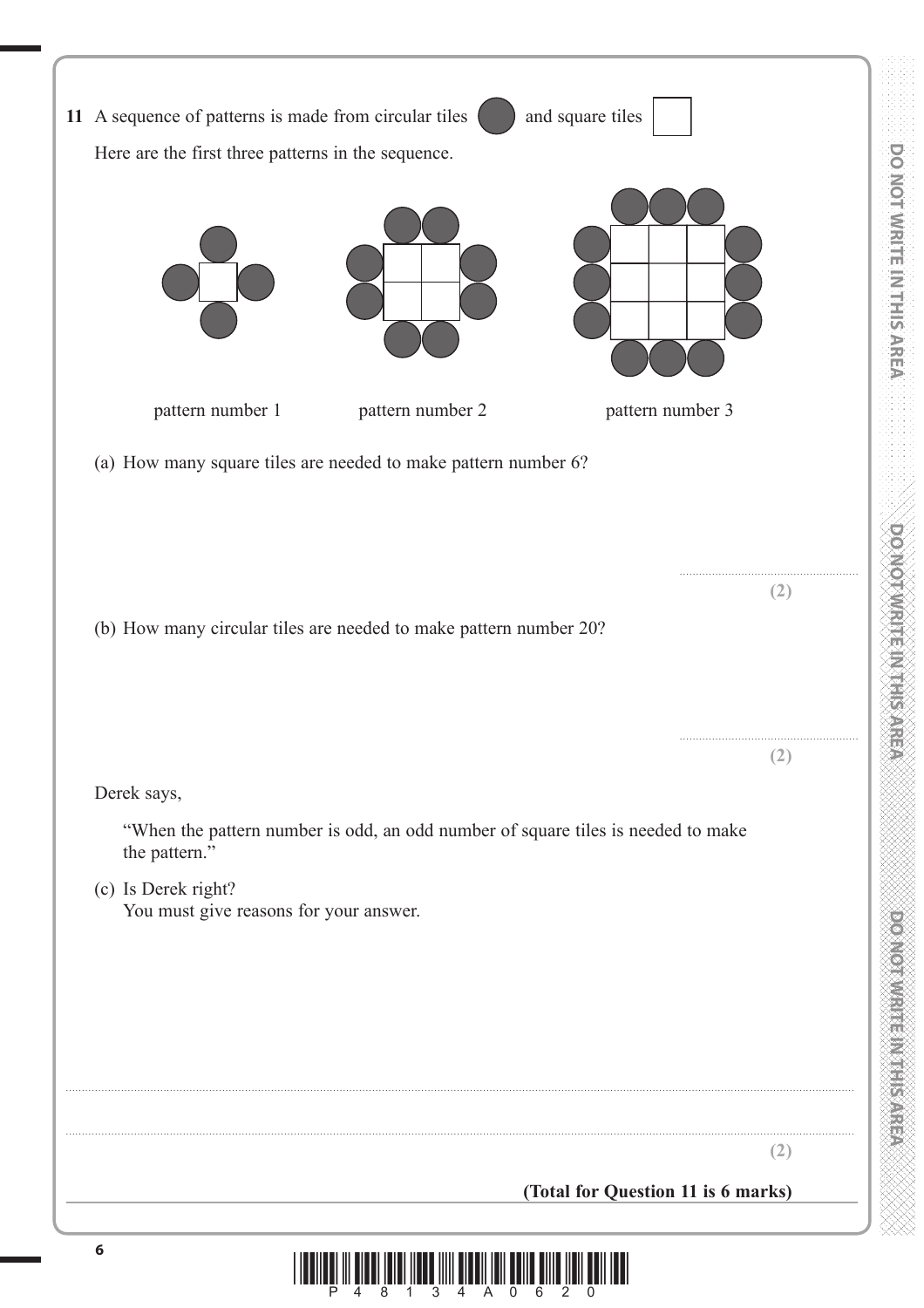**12** There are only 7 blue pens, 4 green pens and 6 red pens in a box. One pen is taken at random from the box. **DO NOT WRITE IN THIS AREA DO NOT WRITE IN THIS AREA DO NOT WRITE IN THIS AREA DO NOT WRITE IN THIS AREA DO NOT WRITE IN THIS AREA DO NOT**  Write down the probability that this pen is blue.  **(Total for Question 12 is 2 marks) 13** The diagram shows a tree and a man. **ASSASS HAVE LEAVED AND**  The man is of average height. The tree and the man are drawn to the same scale. (a) Write down an estimate for the real height, in metres, of the man. **MONOTHER REPAIRING CONFORM** (b) Find an estimate for the real height, in metres, of the tree.

.......................................................

**(2)**

... metres

**(1)**

**(Total for Question 13 is 3 marks)**



**7**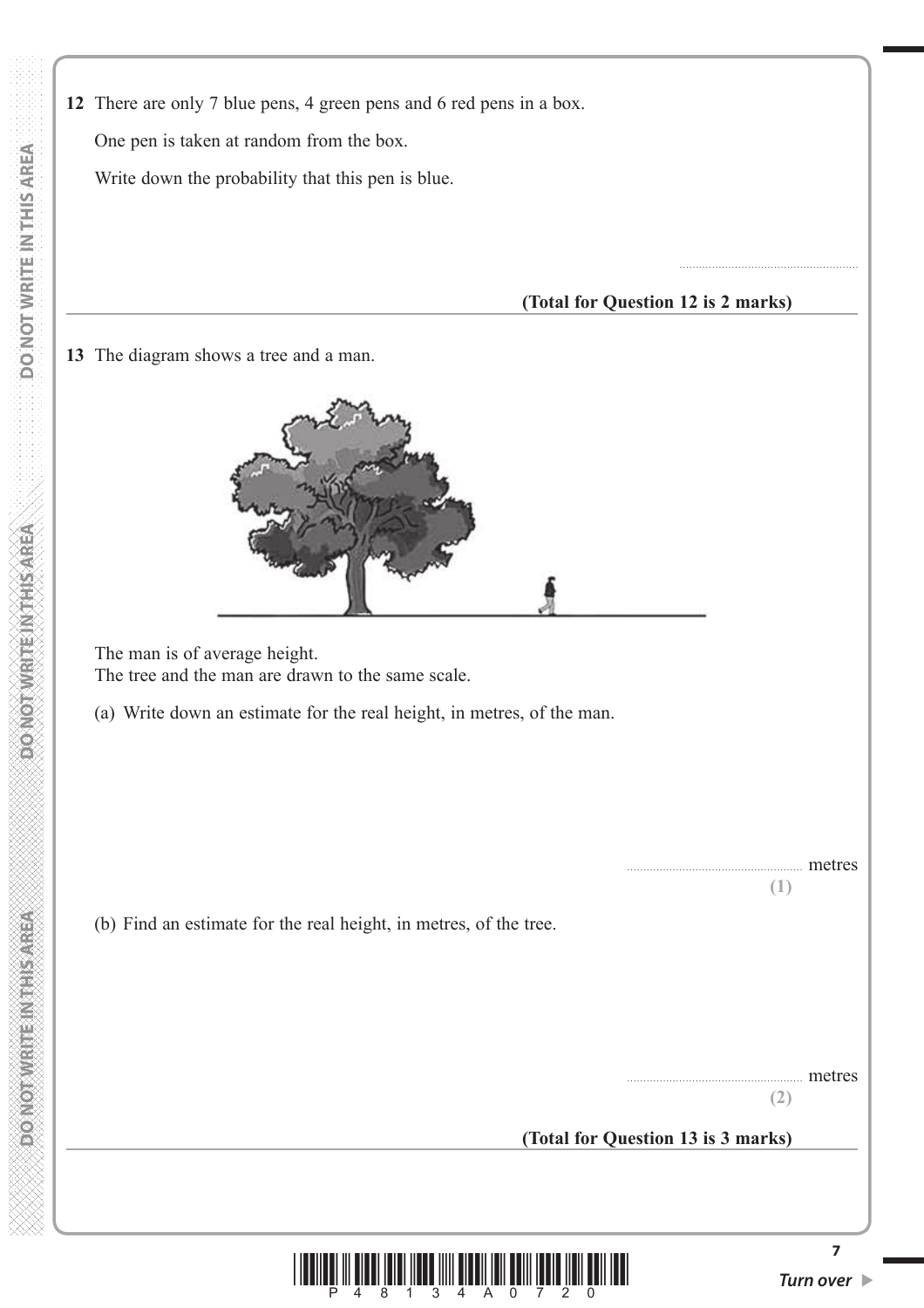**14** Year 9 students from Halle School were asked to choose one language to study.

The table shows information about their choices.

| Language | <b>Number of students</b> |  |
|----------|---------------------------|--|
| French   | 56                        |  |
| Spanish  | 40                        |  |
| German   | 24                        |  |

(a) Draw an accurate pie chart to show this information.



postos musical contractor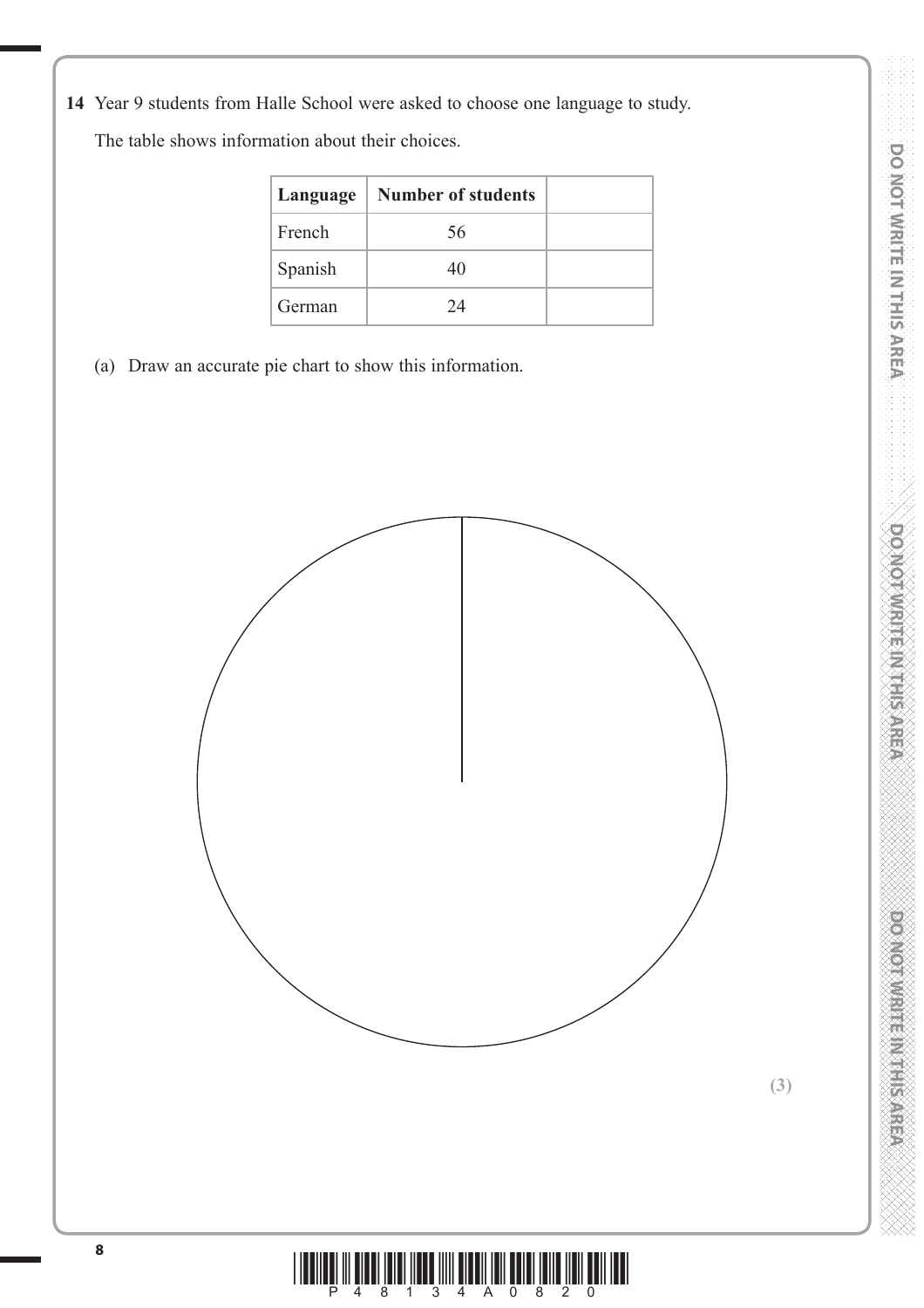Year 9 students from Lowry School were also asked to choose one language to study. This accurate pie chart shows information about their choices.





**9**

**DONOT WRITEINTHIS AREA**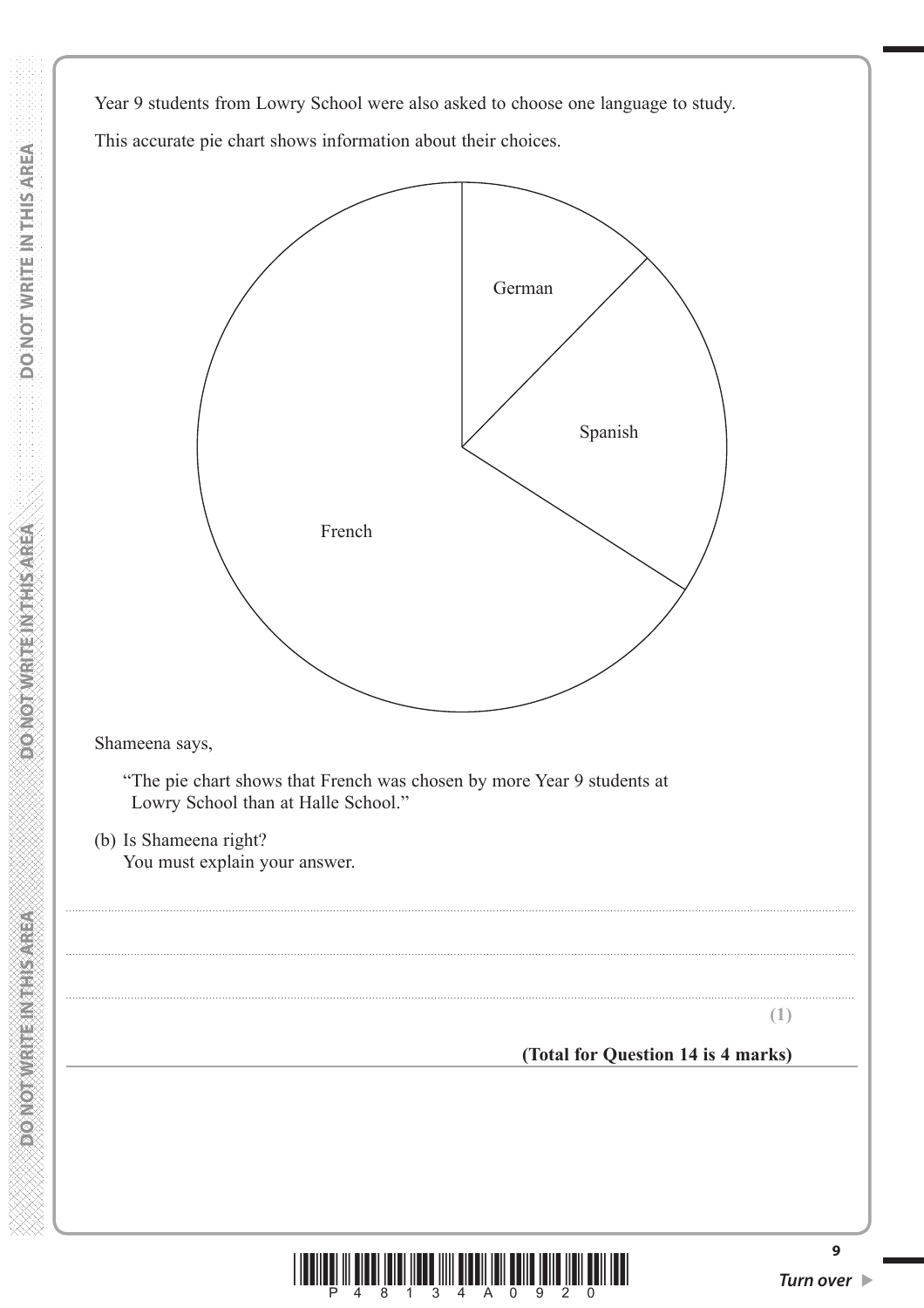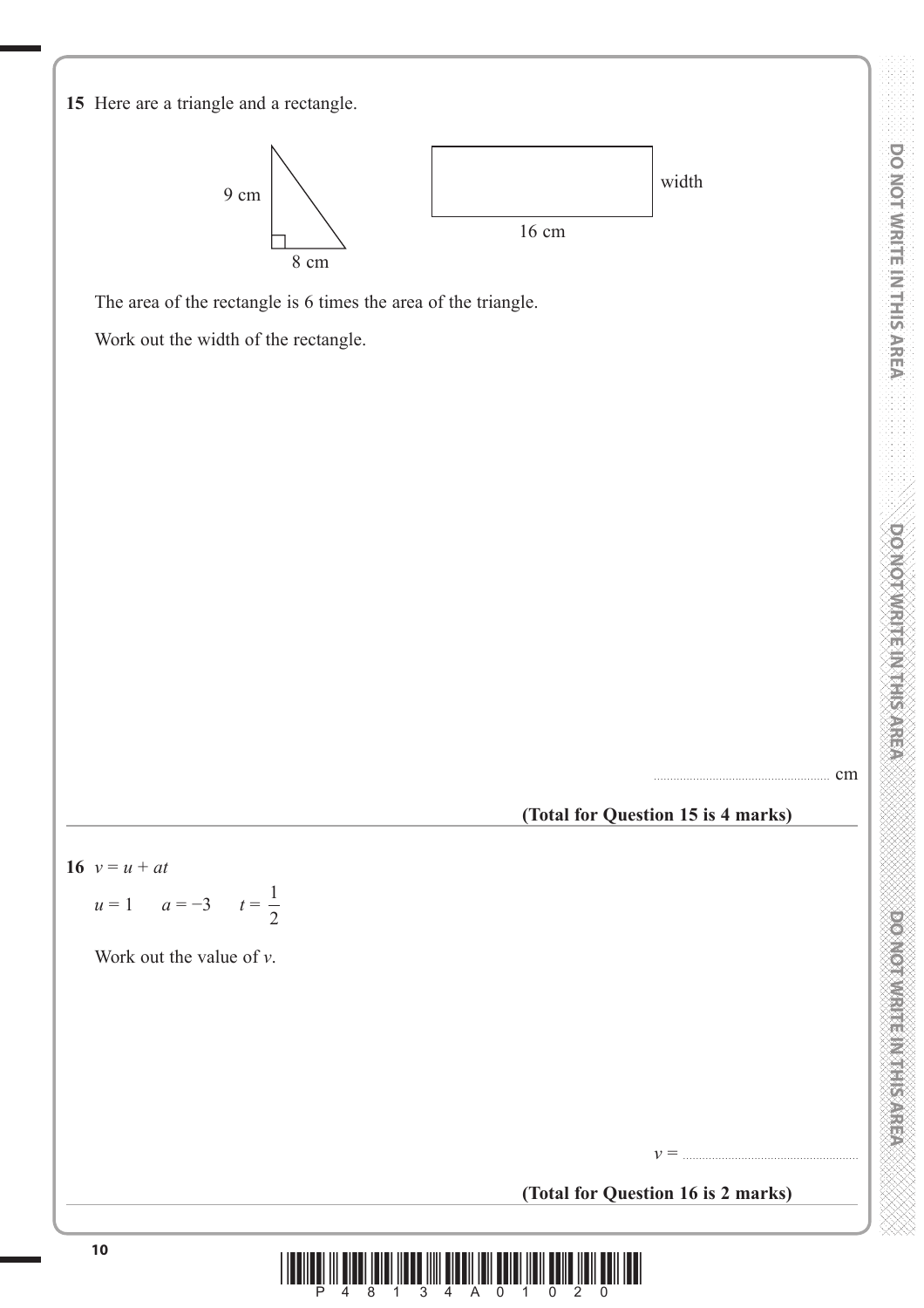**17** 5 tins of soup have a total weight of 1750 grams. 4 tins of soup and 3 packets of soup have a total weight of 1490 grams.

Work out the total weight of 3 tins of soup and 2 packets of soup.

...................................................... grams

**(Total for Question 17 is 4 marks)**

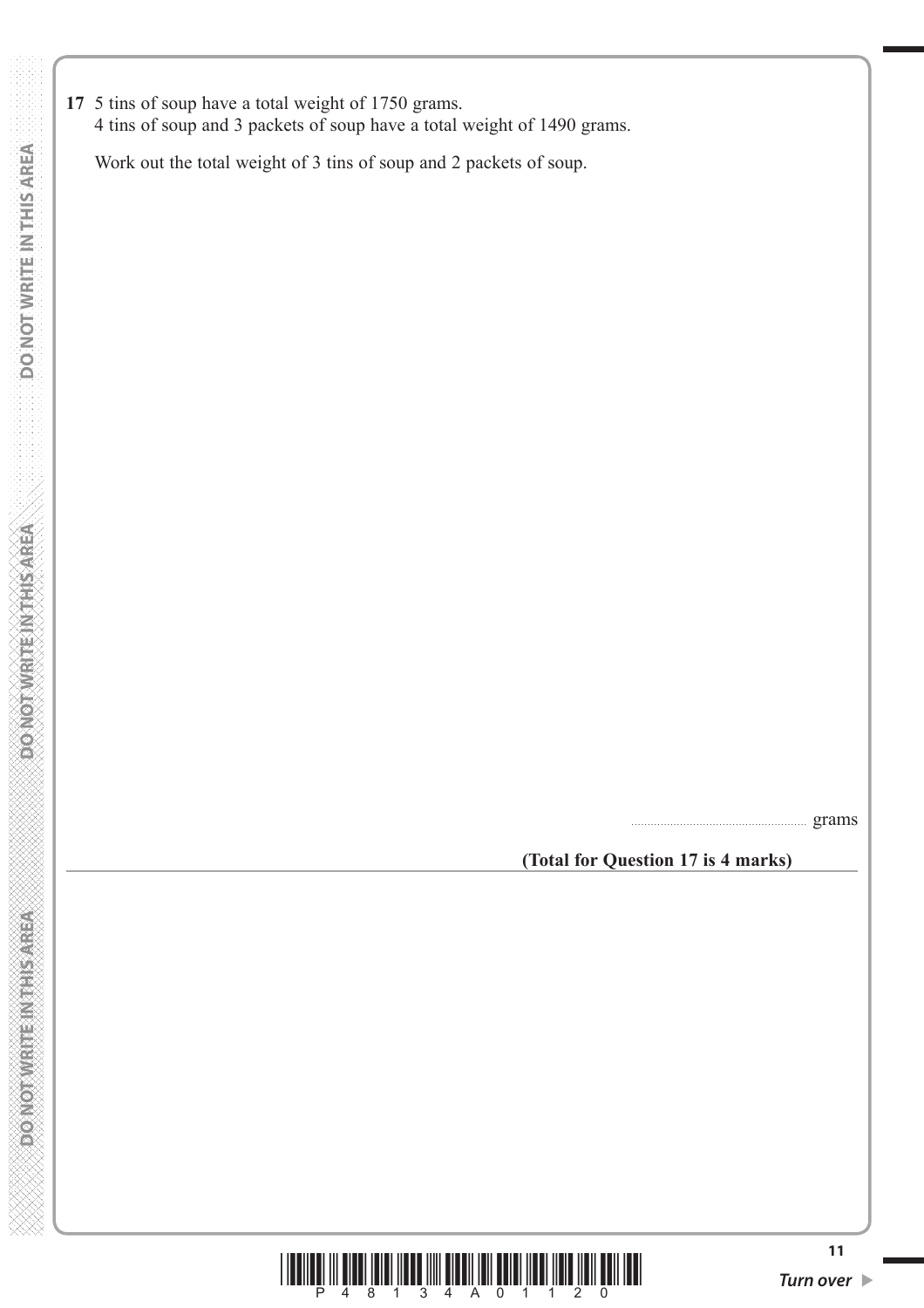|  | DO NOT WRITE IN THIS AREA CONCORDING TO MOTOR WRITER AND ARREA |  |  |  |  |
|--|----------------------------------------------------------------|--|--|--|--|
|  |                                                                |  |  |  |  |
|  |                                                                |  |  |  |  |
|  |                                                                |  |  |  |  |
|  |                                                                |  |  |  |  |
|  |                                                                |  |  |  |  |
|  |                                                                |  |  |  |  |
|  |                                                                |  |  |  |  |
|  |                                                                |  |  |  |  |
|  |                                                                |  |  |  |  |
|  |                                                                |  |  |  |  |
|  |                                                                |  |  |  |  |
|  |                                                                |  |  |  |  |
|  |                                                                |  |  |  |  |
|  |                                                                |  |  |  |  |
|  |                                                                |  |  |  |  |
|  |                                                                |  |  |  |  |
|  |                                                                |  |  |  |  |
|  |                                                                |  |  |  |  |
|  |                                                                |  |  |  |  |
|  |                                                                |  |  |  |  |
|  |                                                                |  |  |  |  |
|  |                                                                |  |  |  |  |
|  |                                                                |  |  |  |  |
|  |                                                                |  |  |  |  |
|  |                                                                |  |  |  |  |
|  |                                                                |  |  |  |  |
|  |                                                                |  |  |  |  |
|  |                                                                |  |  |  |  |
|  |                                                                |  |  |  |  |
|  |                                                                |  |  |  |  |
|  |                                                                |  |  |  |  |
|  |                                                                |  |  |  |  |
|  |                                                                |  |  |  |  |
|  |                                                                |  |  |  |  |
|  |                                                                |  |  |  |  |

**OT WRITE IN THIS AREA** 

| 18 Balena has a garden in the shape of a circle of radius 10 m.<br>He is going to cover the garden with grass seed to make a lawn. |     |
|------------------------------------------------------------------------------------------------------------------------------------|-----|
| Grass seed is sold in boxes.<br>Each box of grass seed will cover 46 m <sup>2</sup> of garden.                                     |     |
| 10 <sub>m</sub><br>Balena wants to cover all the garden with grass seed.                                                           |     |
| (a) Work out an estimate for the number of boxes of grass seed Balena needs.<br>You must show your working.                        |     |
|                                                                                                                                    |     |
|                                                                                                                                    |     |
|                                                                                                                                    |     |
|                                                                                                                                    |     |
|                                                                                                                                    |     |
|                                                                                                                                    |     |
|                                                                                                                                    |     |
| (b) Is your estimate for part (a) an underestimate or an overestimate?<br>Give a reason for your answer.                           | (4) |
|                                                                                                                                    |     |
|                                                                                                                                    |     |
|                                                                                                                                    |     |
| (Total for Question 18 is 5 marks)                                                                                                 | (1) |
|                                                                                                                                    |     |

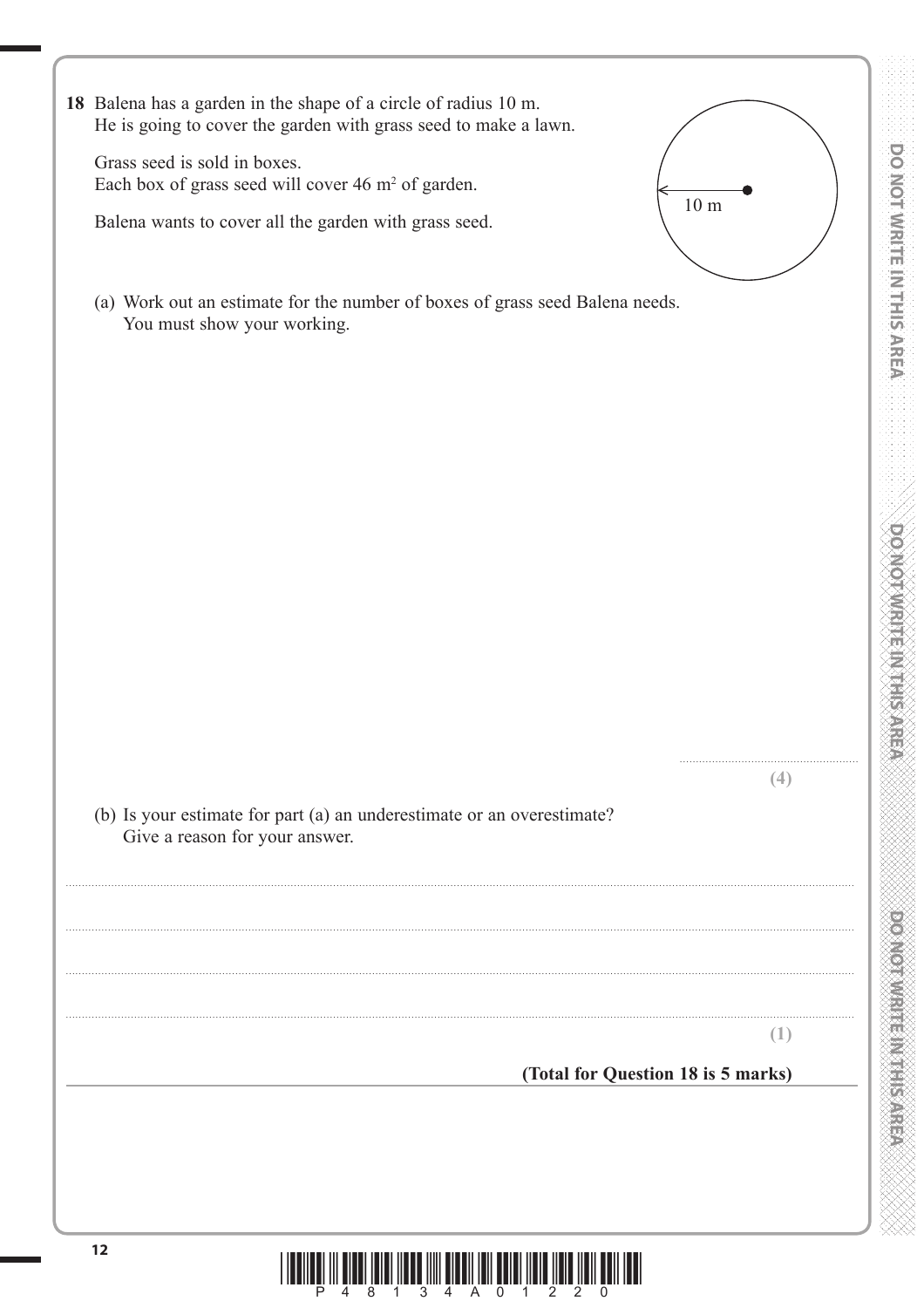$-3 < t \le 2$ *t* is an integer.

(b) Write down all the possible values of *t*.

## **(Total for Question 19 is 4 marks)**

...............................................................................................

*x* = ......................................................

**(2)**

**(2)**

**20** Azmol is paid £1500 per month. He is going to get a 3% increase in the amount of money he is paid.

Work out how much money Azmol will be paid per month after the increase.

£......................................................

 **(Total for Question 20 is 2 marks)**



**DONOTHER ETHINGS** 

**DO NOT WRITE IN THIS AREA**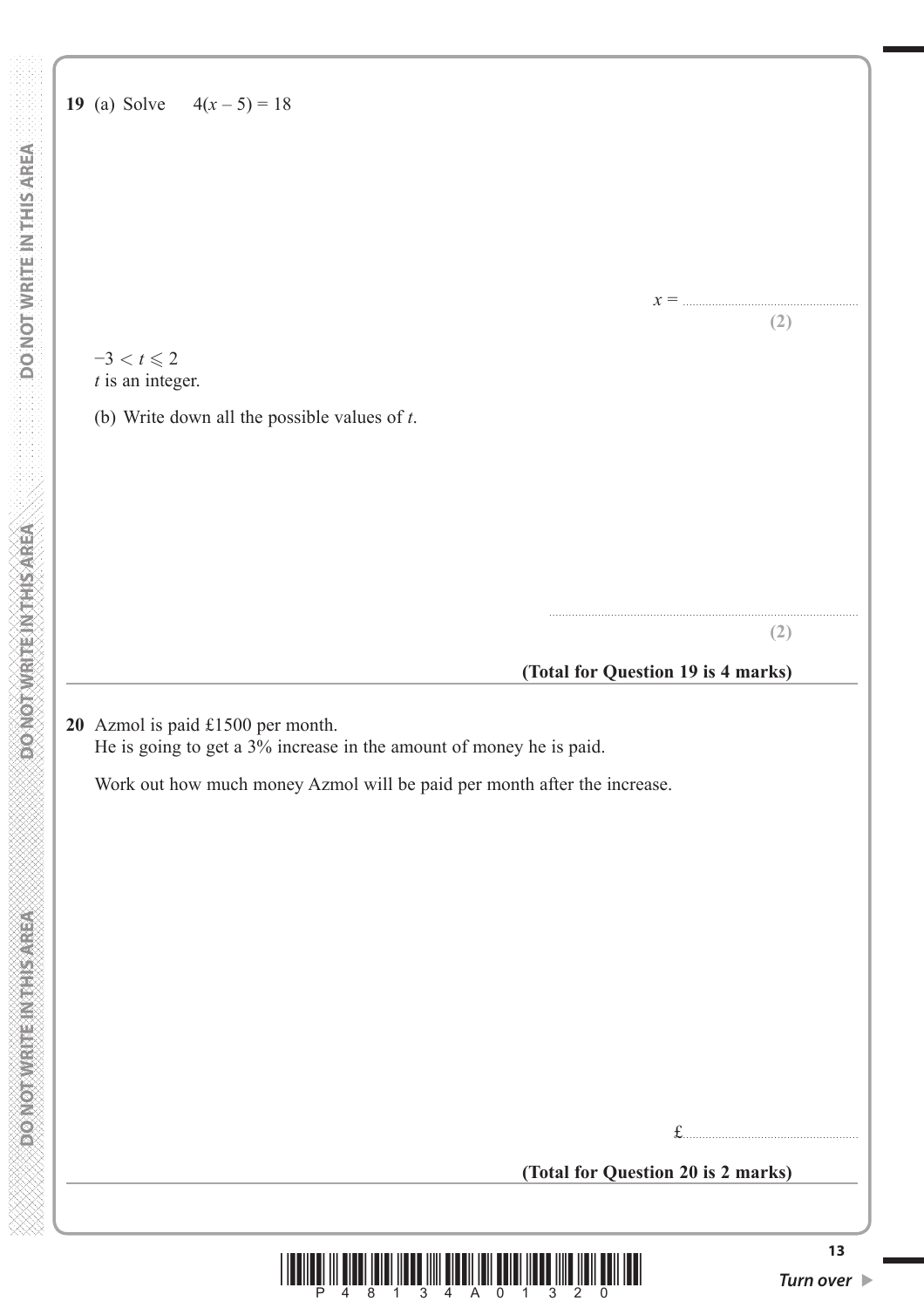**21** The scatter graph shows the maximum temperature and the number of hours of sunshine in fourteen British towns on one day. 20  $\boldsymbol{\mathsf{x}}\boldsymbol{\mathsf{x}}$ 18 16 Maximum temperature  $(^{\circ}C)$ 14  $\pmb{\times}$  $\boldsymbol{\times}$ 12  $\frac{10}{7}$ 7 9 11 13 15 17 Number of hours of sunshine One of the points is an outlier. (a) Write down the coordinates of this point. ( .......................... , ..........................) **(1)** (b) For all the other points write down the type of correlation. ....................................................... **(1)**

**DO NOT WRITE IN THIS AREA DO NOT WRITE IN THIS AREA DO NOT WRITE IN THIS AREA DO NOT WRITE IN THIS AREA DO NOT WRITE IN THIS AREA DO NOT WRITE IN THIS AREA DO NOT WRITE IN THIS AREA DO NOT WRITE IN THIS AREA DO NOT WRITE** 

**DOMOTAMRITE IN THE SARED** 

**DO NOTIVE THE METHODS AREA** 

DO NOT WRITE IN THIS AREA

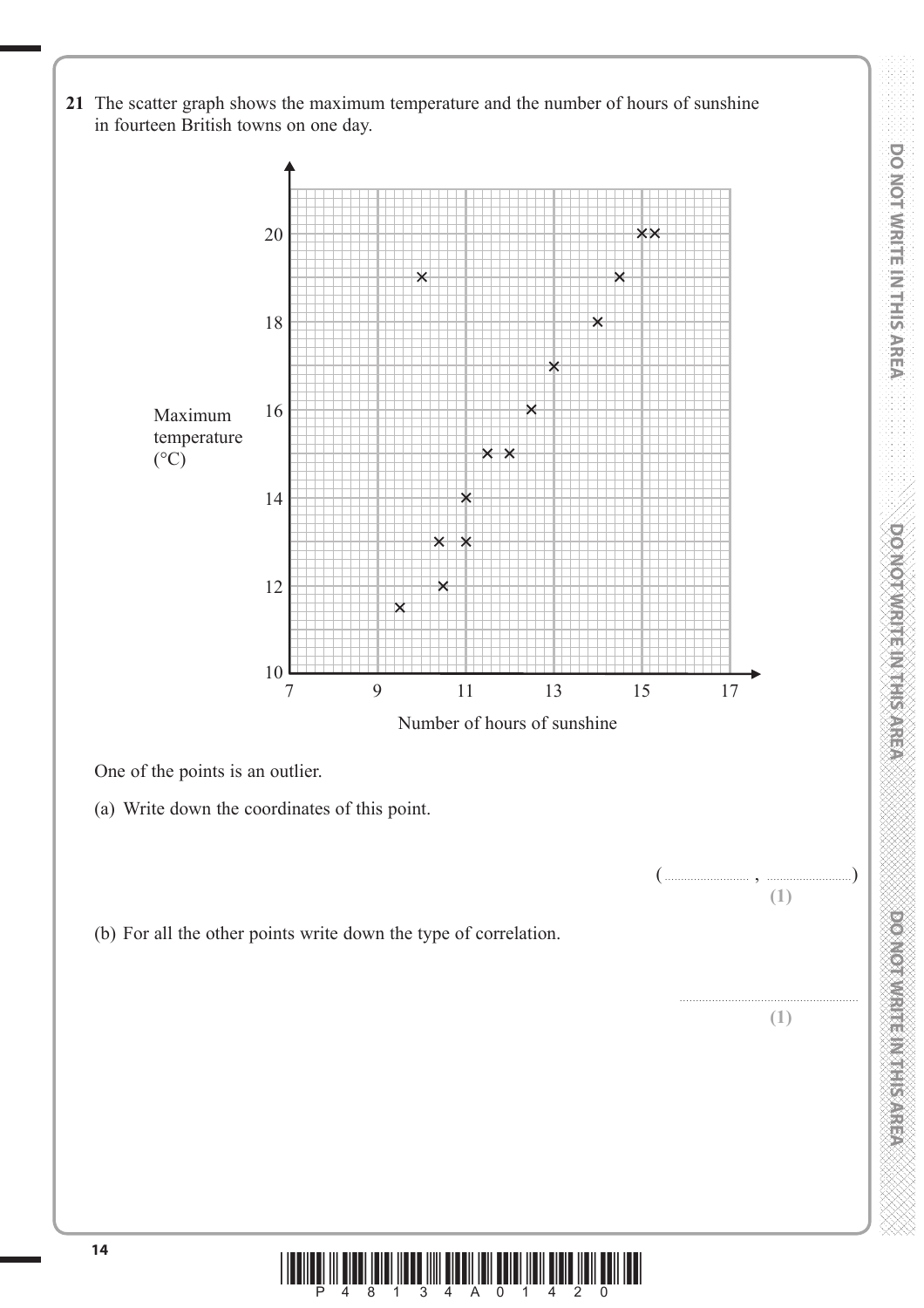|                                                                                                | On the same day, in another British town, the maximum temperature was 16.4 °C. |                  |
|------------------------------------------------------------------------------------------------|--------------------------------------------------------------------------------|------------------|
| (c) Estimate the number of hours of sunshine in this town on this day.                         |                                                                                |                  |
|                                                                                                |                                                                                | hours            |
| A weatherman says,                                                                             |                                                                                | (2)              |
|                                                                                                | "Temperatures are higher on days when there is more sunshine."                 |                  |
| (d) Does the scatter graph support what the weatherman says?<br>Give a reason for your answer. |                                                                                |                  |
|                                                                                                |                                                                                | $\left(1\right)$ |
|                                                                                                | (Total for Question 21 is 5 marks)                                             |                  |
|                                                                                                |                                                                                |                  |
|                                                                                                |                                                                                |                  |
|                                                                                                | (Total for Question 22 is 2 marks)                                             |                  |
|                                                                                                |                                                                                |                  |
|                                                                                                |                                                                                |                  |
|                                                                                                |                                                                                |                  |

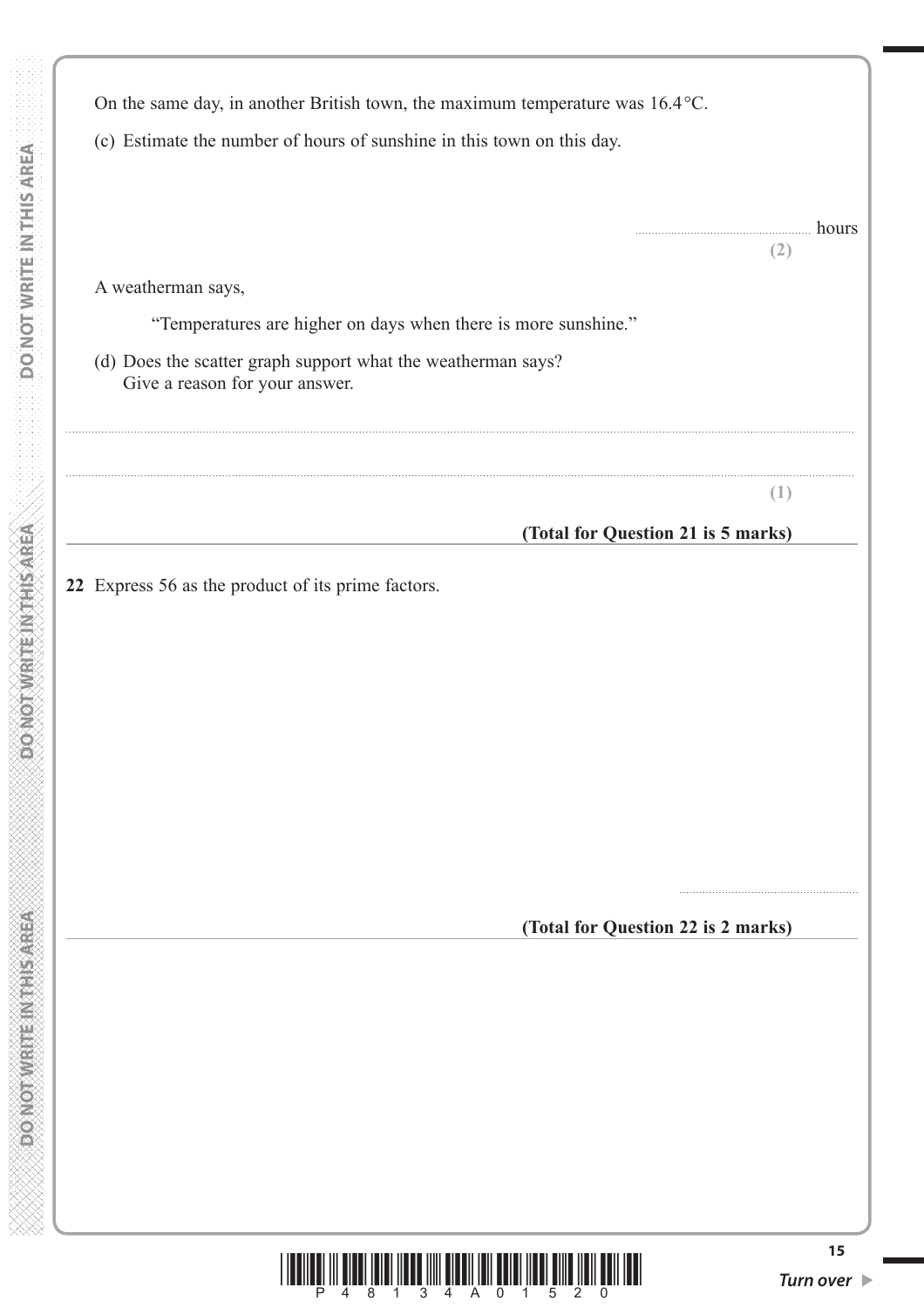**23** Work out 54.6 × 4.3

**(Total for Question 23 is 3 marks)**

.......................................................

**DOMORWRITE MITHSTERN** 

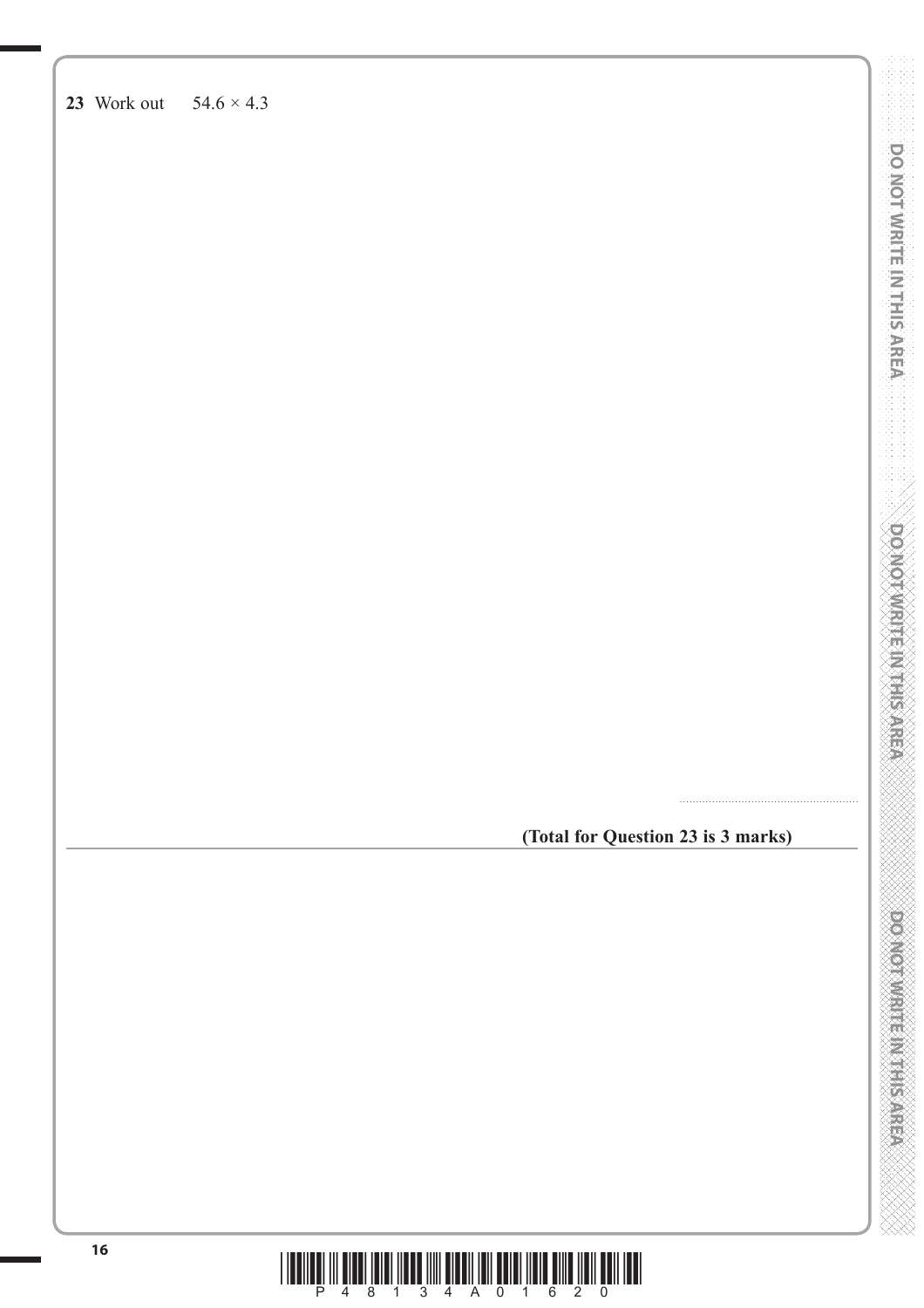

**DO NOT WRITE IN THIS AREA** 

**PONORWATE IN THIS AREA** 

**(Total for Question 24 is 3 marks)**

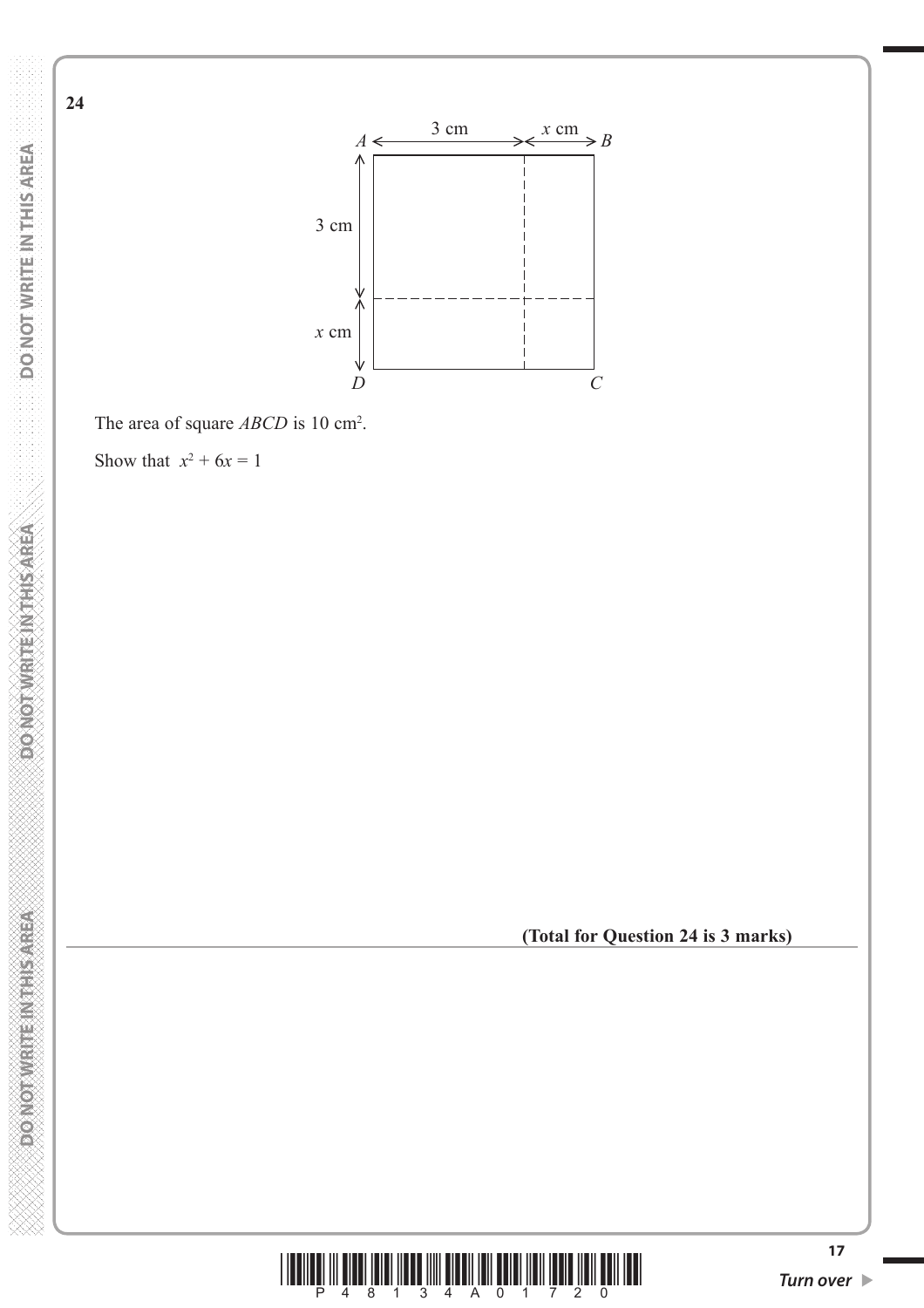**25** This rectangular frame is made from 5 straight pieces of metal.



The weight of the metal is 1.5 kg per metre.

Work out the total weight of the metal in the frame.

 $\mathbf{kg}$ 

**(Total for Question 25 is 5 marks)**

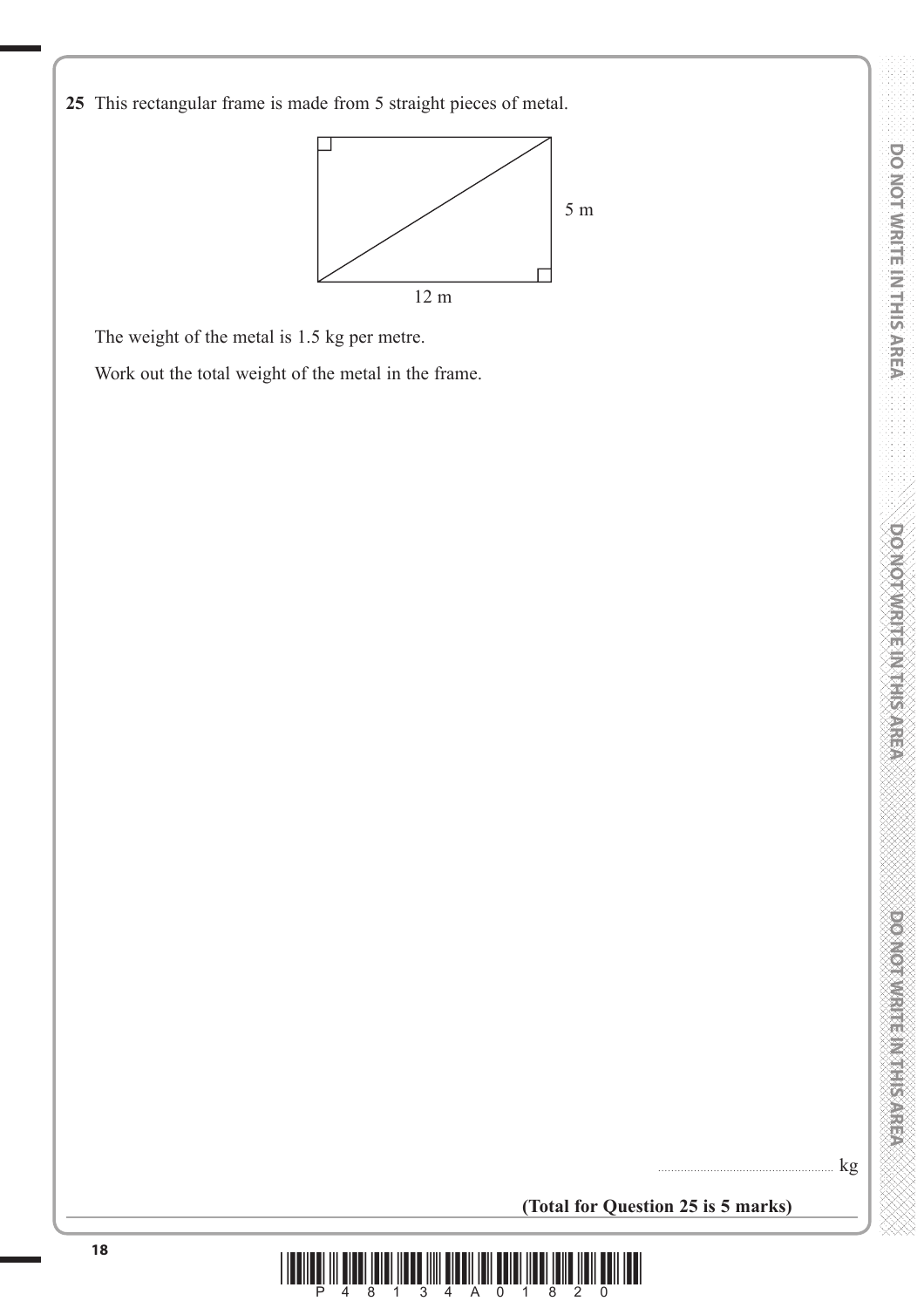**26** The equation of the line  $L_1$  is  $y = 3x - 2$ The equation of the line  $L_2$  is  $3y - 9x + 5 = 0$ 

Show that these two lines are parallel.

**(Total for Question 26 is 2 marks)**



**19**